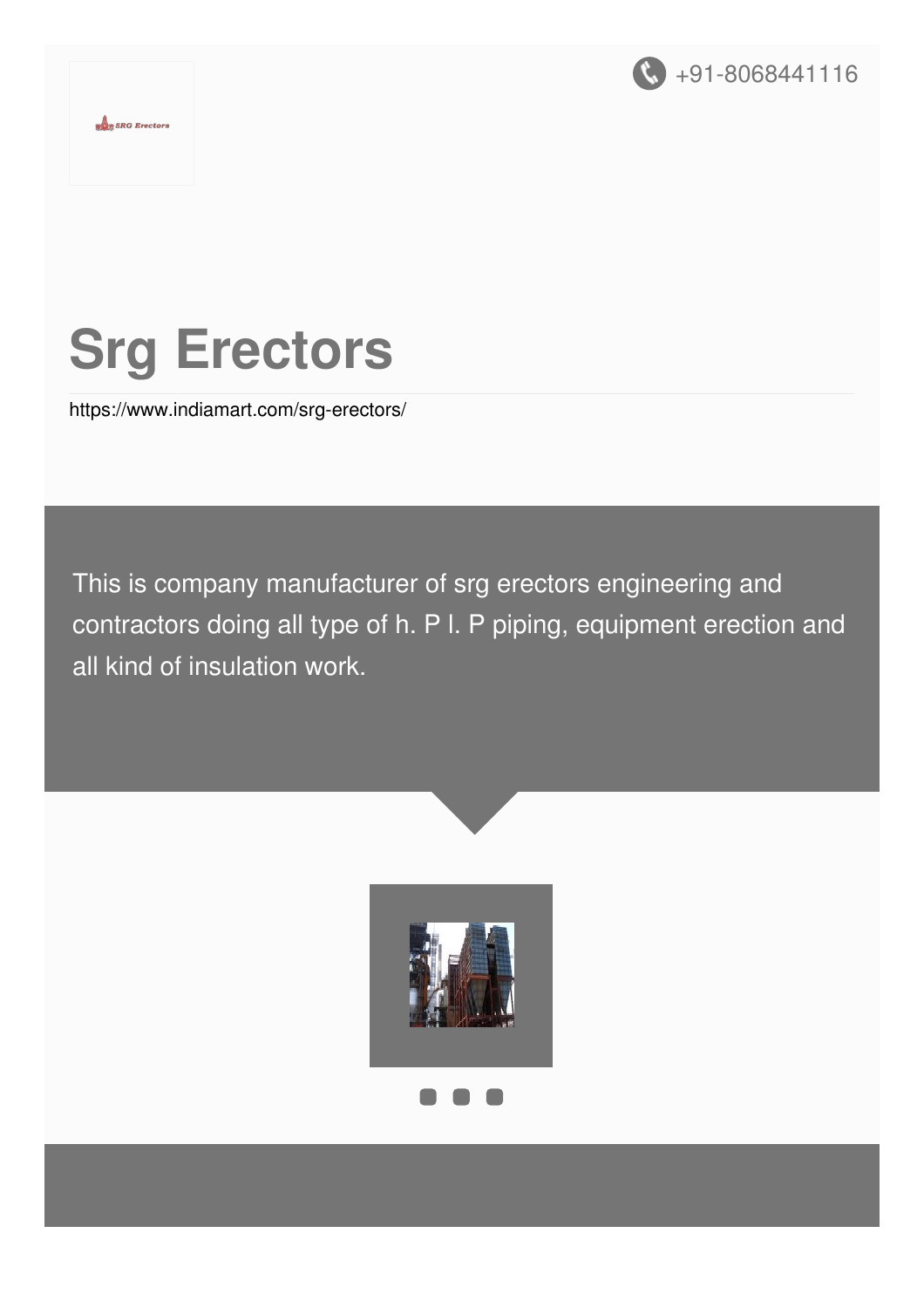### About Us

Leveraging on vast industry experience and domain expertise, we, **SRG Erectors**, are a reckoned **Services Provider**. Striving hard for so many years, we have gained vast experience in the domain and so far have met our clients' expectation expertly. While delivering our services, we make sure our professionals functions in conjunction to details specified by our valued clients to meet their expectations adequately. With the expertise gained in the domain, we have stretched our operations throughout the nation.Supported by highly experienced and competent team of professionals, we are able to meet the changing demands of our clients. Our rich vendor base also assists us in offering wide as well as prompt services to our clients and too within committed time frame. We also ensurers that all our services are in compliance with international quality parameters. Further, our ethical business practices and transparency in our all business dealings have made us a preferred choice of large number of buyers. Further, we are gaining a huge success in this respective domain under the able guidance of our mentor, ''Mr. Shyam Kumar''. With his supervision, we are able to render our services, which meet the exact demands of our clients.

#### **For more information, please visit**

<https://www.indiamart.com/srg-erectors/aboutus.html>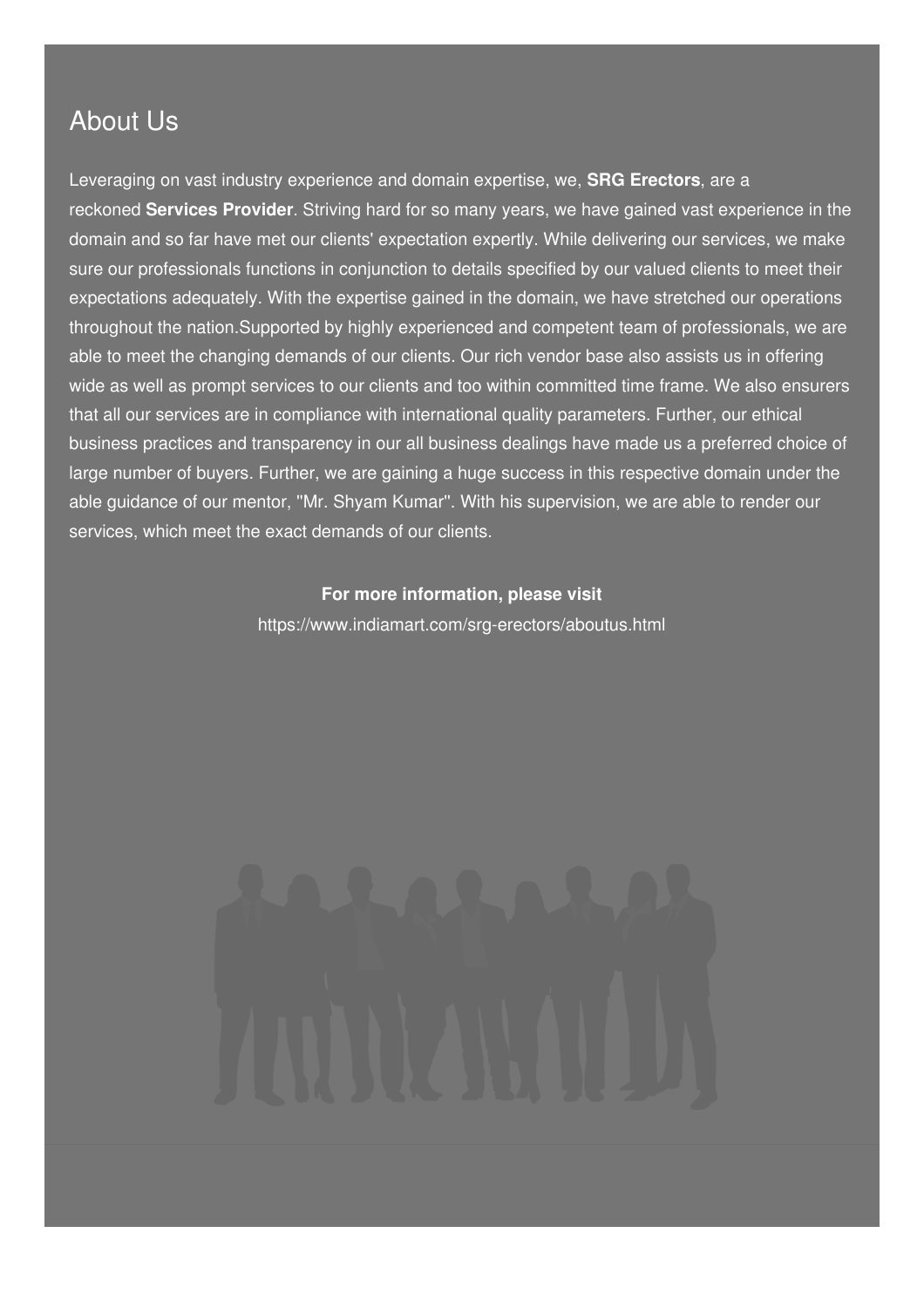#### **OTHER SERVICES**



**Erection Services** 



**Automation Turnkey Erection** Services



**Industrial Tanks Fabrication** Services



**Fuel Oil Tank Fabrication** Services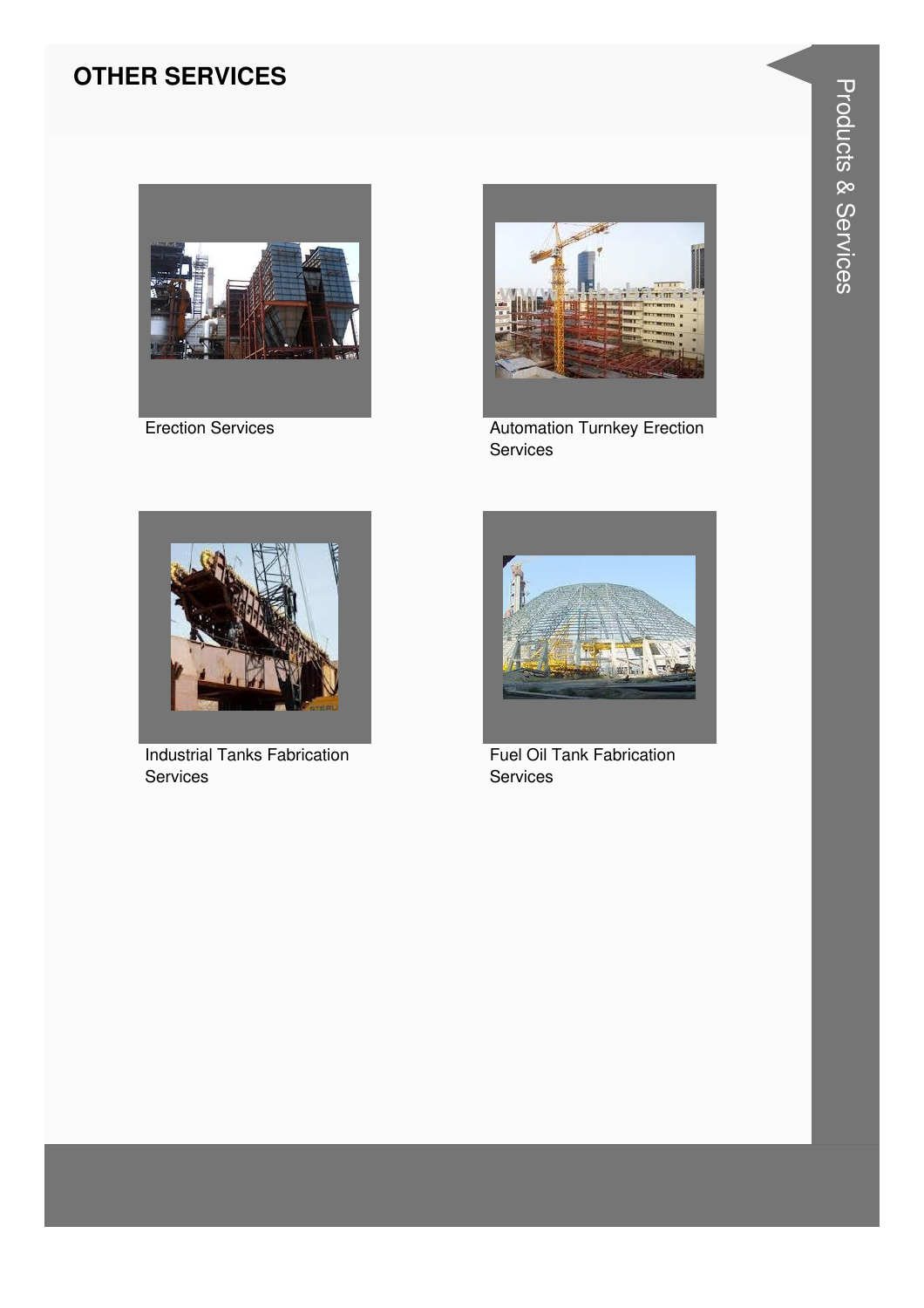#### **OTHER PRODUCTS:**



**Structural Erection Services** 



**Equipment Erection Services** 



Storage Tanks Fabrication Services



**Structural Steel Erection** Services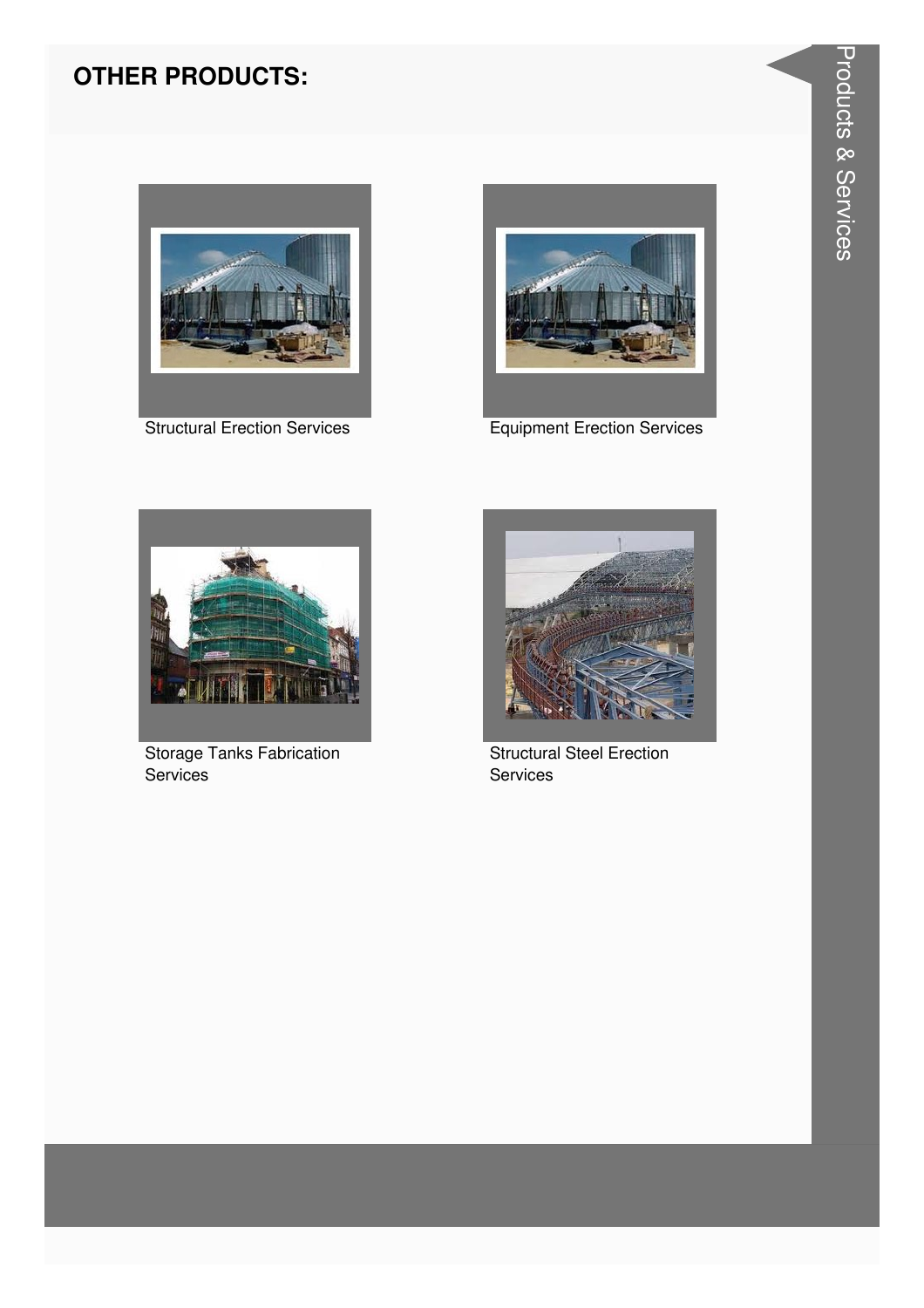## Factsheet

| Year of Establishment            | $\div$ 2006          |
|----------------------------------|----------------------|
| <b>Nature of Business</b>        | : Manufacturer       |
| <b>Total Number of Employees</b> | $: 51$ to 100 People |